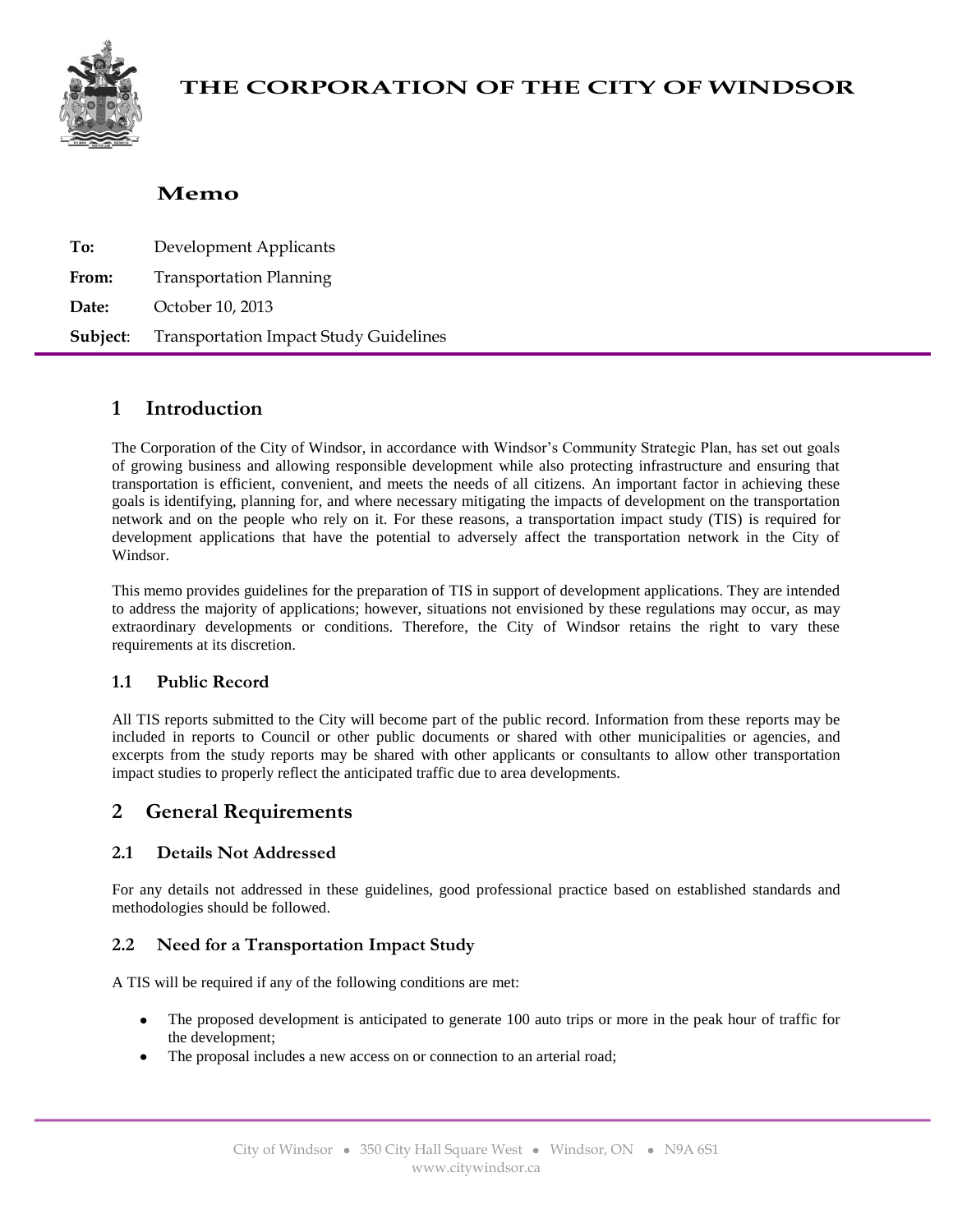- $\bullet$ The proposal includes a new access or connection at any location where stopping or turning sight distance standards (based on the standards and methodologies given in the Transportation Association of Canada *Geometric Design Manual*) are not met;
- The proposal includes the closure of an existing through road;
- Site generated traffic associated with the proposed development will result in an intersection or driveway turning movement becoming critical (see definition below) or will make operations for a critical movement worse.

A critical movement is defined as follows:

- All intersections
	- o Any movement where the  $95<sup>th</sup>$  percentile queue exceeds available storage.
- Unsignalized intersections
	- o Any movement with level of service "E" or worse.
- Signalized intersections
	- o Any movement with level of service "F".
	- $\circ$  Through movements and shared through/turning movements: any movement with v/c of 0.85 or higher.
	- $\circ$  Exclusive turning movements: any movement with v/c of 1.0 or higher.

## **2.3 Transportation Statement (Limited Scope Study)**

For some applications, the need for a transportation impact study may be based only a single factor or a limited number of factors. In these cases, a limited scope *transportation statement* dealing with the specific areas of concern identified may be required in rather than a full TIS. For example, for a development application where the sole factor triggering the need for a TIS is a sight distance deficiency at the site entrance, a transportation statement might examine sight distance specifically and not the other elements of a typical TIS.

The City of Windsor, at its sole discretion, will determine whether a transportation statement will be sufficient, as well as the specific scope for the transportation statement.

## **2.4 Qualifications to Carry Out a Transportation Impact Study**

A TIS must be prepared by or under the supervision of a Professional Engineer (or Limited Engineering Licence holder practicing within the limits of his/her licence) licensed in the Province of Ontario with experience and expertise in the field of transportation and traffic engineering and the preparation of traffic impact studies, who must stamp, sign, and date the report, and take professional responsibility for the work.

A transportation statement (limited scope study) must be prepared by or under the supervision of an individual with experience and expertise in the field of transportation and traffic engineering and the preparation of traffic impact studies, who must sign and date the transportation statement, and take professional responsibility for the work. If the scope of the transportation statement includes elements that constitute *the practice of professional engineering* (as defined by the Professional Engineers Act), then this individual must also be a Professional Engineer (or Limited Engineering Licence holder practicing within the limits of his/her licence) licensed in the Province of Ontario, and the transportation statement must be stamped.

## **2.5 Study Updates**

An updated analysis to confirm that the findings of the original TIS are still valid will be required for any development that does not proceed within 5 years of the original study date.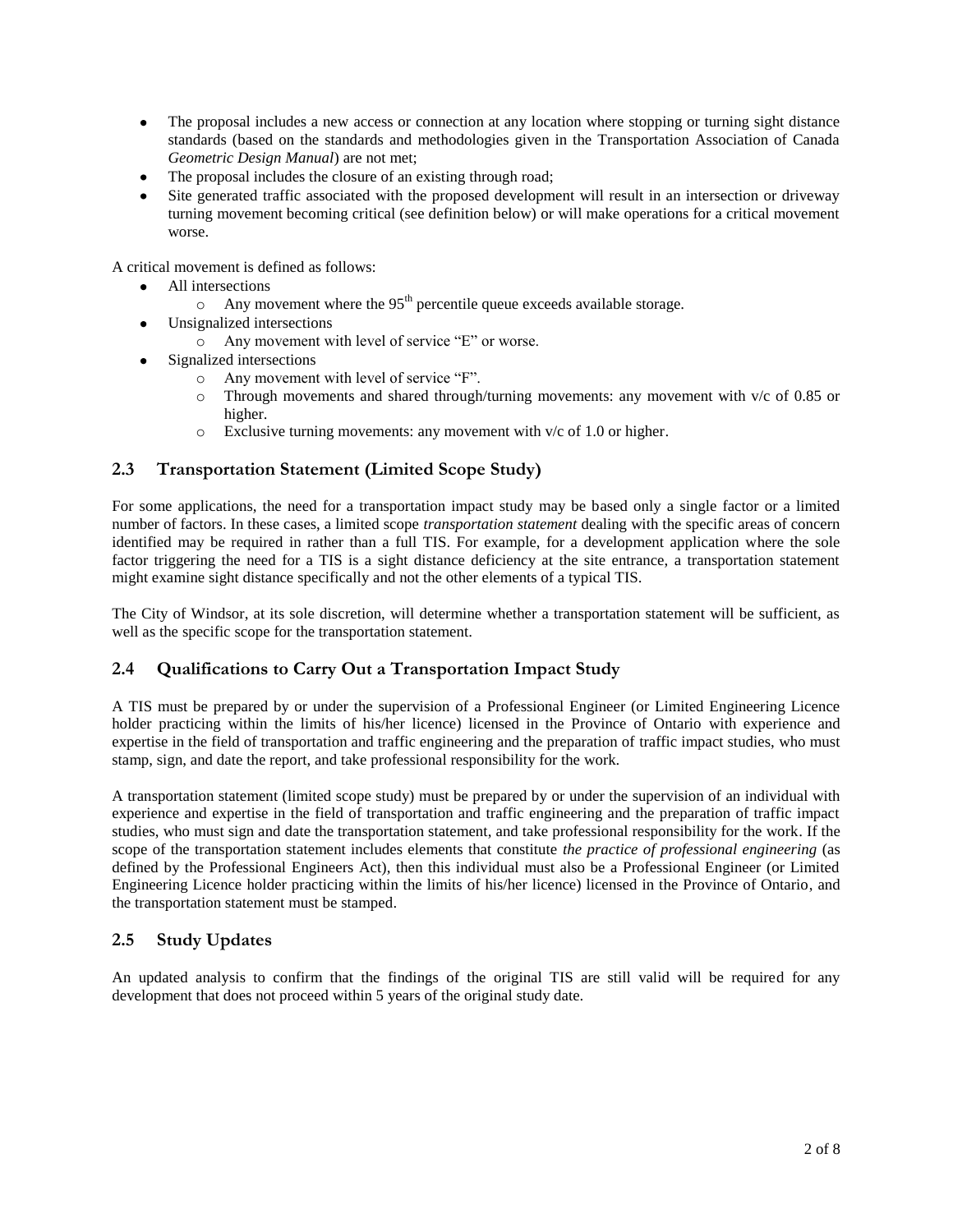# **3 Transportation Impact Study Requirements**

## **3.1 Study Area**

The study area should include:

- All site accesses (in cases where the subject development is an individual site) or all proposed connections  $\bullet$ to the existing road network (in cases where the subject development is a subdivision)
- All intersections where site traffic will increase the volume for a movement by 5% or more
- All intersections where site traffic will cause a movement to become critical (as defined in Section 2.1) or will cause operations for an already critical movement to worsen

Consultants are encouraged to confirm the study area with Transportation Planning staff before beginning the study.

## **3.2 Horizon Year(s) / Scenarios**

For smaller developments (i.e. generating less than 500 peak hour, peak direction trips) that are built in a single phase, typical analysis scenarios are as follows:

- Existing Conditions (current year)
- Future Background Conditions (current year  $+ 5$  years)  $\bullet$
- Future Total Traffic Conditions (current year + 5 years)  $\bullet$

For developments built over more than one phase, future total conditions should be analyzed for the anticipated full build-out date. If access to the site will vary between phases (e.g. if some accesses or auxiliary lanes will not be built until later phases, or if an access that will be ultimately signalized will operate under stop control in an interim phase), then an interim analysis (both background and total traffic conditions) should be performed for each phase.

For larger developments (i.e. generating 500 peak hour, peak direction trips or more), horizon years should be determined in consultation with Transportation Planning staff.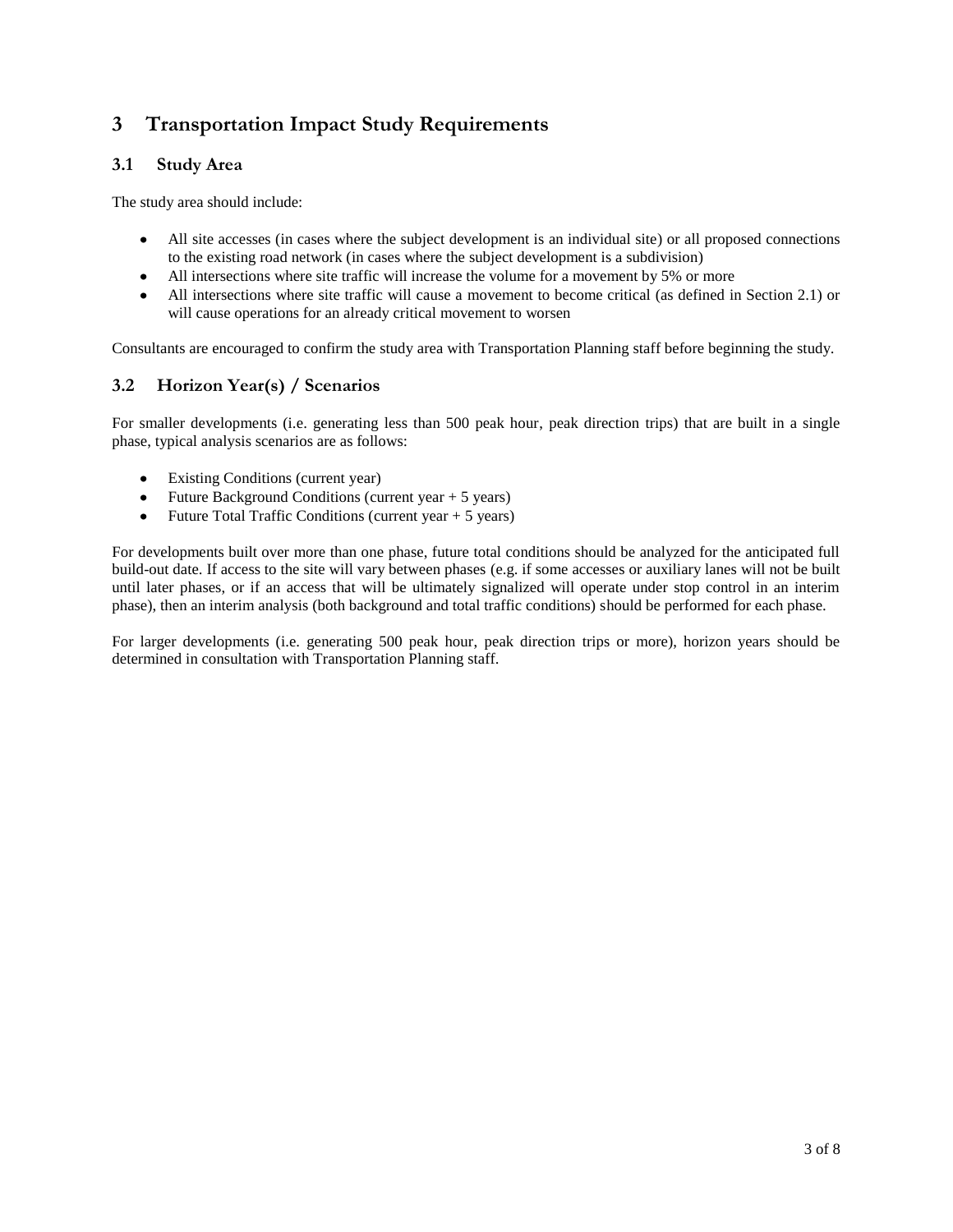## **3.3 Time Periods**

In all cases, the time periods selected for analysis should include the hour of the week in which the impact of development traffic on traffic operations is greatest. Typical analysis periods are given in the table below:

| <b>Land Use Category</b>                               | AM Peak<br>Weekday<br>Hour | Peak<br>Weekday<br>Hour<br><b>Nd</b> | Saturday<br>Peak<br>Hour | see notes<br><b>Other</b> | <b>Notes</b>                                                                                                                                                                                                                                                     |
|--------------------------------------------------------|----------------------------|--------------------------------------|--------------------------|---------------------------|------------------------------------------------------------------------------------------------------------------------------------------------------------------------------------------------------------------------------------------------------------------|
| Residential                                            | X                          | X                                    |                          |                           |                                                                                                                                                                                                                                                                  |
| Commercial - Retail                                    |                            | X                                    | X                        |                           |                                                                                                                                                                                                                                                                  |
| Recreation / Amusement                                 |                            | X                                    | X                        |                           | e.g. movie theatres, batting cages, golf<br>courses.                                                                                                                                                                                                             |
| Commercial - Office                                    | $\mathbf{X}$               | X                                    |                          |                           |                                                                                                                                                                                                                                                                  |
| Restaurant                                             | <b>Note</b>                | X                                    | X                        |                           | Include weekday AM if open in this period.                                                                                                                                                                                                                       |
| Industrial                                             | X                          | X                                    |                          |                           |                                                                                                                                                                                                                                                                  |
| Elementary or Secondary<br>School                      | X                          | X                                    |                          |                           |                                                                                                                                                                                                                                                                  |
| University, or<br>College,<br><b>Vocational School</b> | X                          | X                                    |                          |                           |                                                                                                                                                                                                                                                                  |
| Place of Worship                                       | <b>Note</b>                | <b>Note</b>                          | <b>Note</b>              | X                         | Analyze peak hour on main day of<br>$\bullet$<br>worship<br>If a significant amount of traffic (i.e.<br>٠<br>enough that the criteria in Section 2.1<br>are met) is associated with other events<br>throughout the week, also analyze other<br>identified peaks. |

Multi-use developments should be analyzed for all periods noted for each of the proposed land uses. Alternately, the analysis time periods for multi-use developments may be established based on discussions between the consultant and Transportation Planning staff.

The analysis peak hours for types of land uses not identified should be established based on discussions between the consultant and Transportation Planning staff.

## **3.4 Background Traffic**

#### 3.4.1 Background Growth & Other Area Developments

Transportation Planning staff should be consulted to confirm background growth assumptions and other area developments to include in background traffic.

#### 3.4.2 Transportation Network Changes

Where information is available (e.g. the 5-year capital plan), the analysis should take into account planned network changes in the study area.

If possible, any proposed improvements to address background conditions should be in accordance with relevant official documents (e.g. the Official Plan and Secondary Plans, a relevant Transportation Master Plan, or environmental assessments for any proposed area projects). If improvements that are not in keeping with official documents/plans are proposed, these must be clearly identified and justified.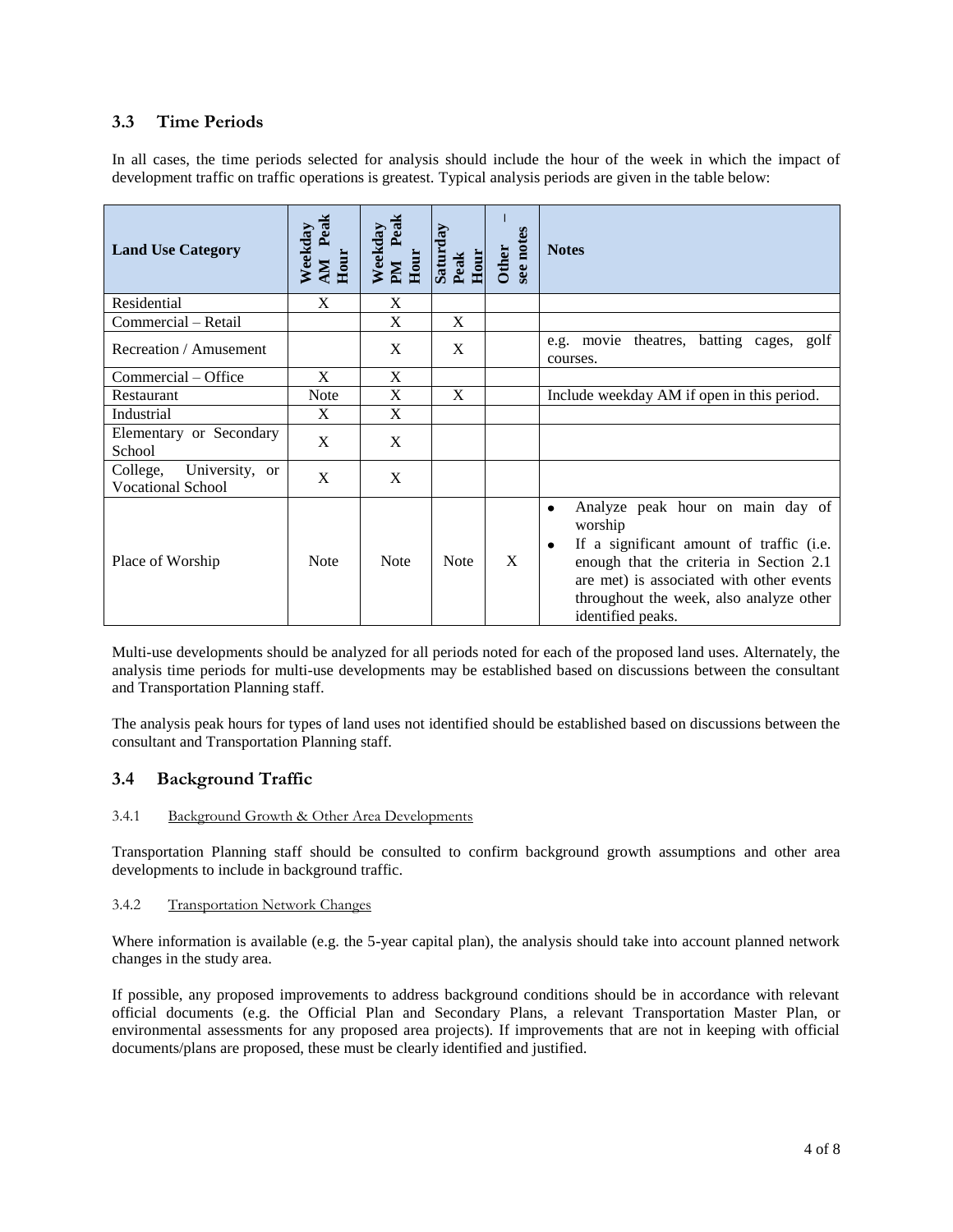## **3.5 Site Generated Traffic**

#### 3.5.1 Trip Generation

Estimates of trip generation for the proposed development should follow the procedures in the most recent version of the ITE *Trip Generation Handbook.* If the ITE *Trip Generation Manual* is used to estimate trip generation for the development, the most recent version should be used.

#### 3.5.2 Modal Split

Justification should be given for any modal split adjustments to the trip generation rates from established sources. It should be noted that trip generation rates in the ITE *Trip Generation Manual* are for vehicle trips specifically and in most cases already reflect a typical degree of non-auto modal split. Any further decreases to the auto mode share should be justified by explaining how the mode share will be achieved (e.g. transportation demand management measures).

#### 3.5.3 Trip Distribution

Trip distribution estimates should be based on market studies, origin-destination surveys, or transportation planning models where available. In cases where these sources are not available, trip distribution estimates should be developed in accordance with good engineering practice.

## **4 Evaluation of Impacts**

### **4.1 Capacity Analysis at Intersections & Accesses**

Analysis should be done using a software package employing Highway Capacity Manual methodology; Synchro is preferred. The consultant may elect to use microsimulation (e.g. SimTraffic, Paramics) if appropriate.

#### 4.1.1 Values for Analysis

- **Bus blockages**: bus blockages should be entered in accordance with the current transit schedule and the  $\bullet$ location of transit stops. If increased transit frequency is proposed for future, or if new transit stop locations are proposed, this should be reflected in future scenarios.
- Lane widths: lane widths used for analysis should be the actual existing or proposed lane widths, as appropriate.
- Lost time: in versions of Synchro or HCS where lost time is specified, lost time should normally be equal to the sum of the amber and all-red times. In versions with a lost time adjustment, the lost time adjustment should normally be zero. Any other approaches for lost time should be justified.
- **Peak hour factor**: the observed peak hour factor obtained from count data should be used for analysis. Normally, the intersection peak hour factor should be used for all movements; however, if the peaking characteristics for a leg or movement are significantly different from those of the intersection as a whole, the leg or movement peak hour factor should be used as appropriate. If the peaking characteristics of site traffic are significantly different from those of the surrounding road network, an adjustment to the peak hour factor for total traffic conditions may be appropriate; justification for such adjustments should be provided in the report.
- **Pedestrian calls**: for each approach, pedestrian calls should be equal to the number of pedestrians crossing in the peak hour, up to a maximum of one call every cycle.
- **Right turn on red (RTOR)**: RTOR should only be used for exclusive turning lanes. RTOR should be disabled when right turns are made from a shared lane.
- **Saturation flow rate**: use of saturation flow rates above the Synchro default should be justified with a  $\bullet$ saturation flow study.
- **Storage lane lengths**: when determining storage lane lengths, the taper should not be considered part of the storage length.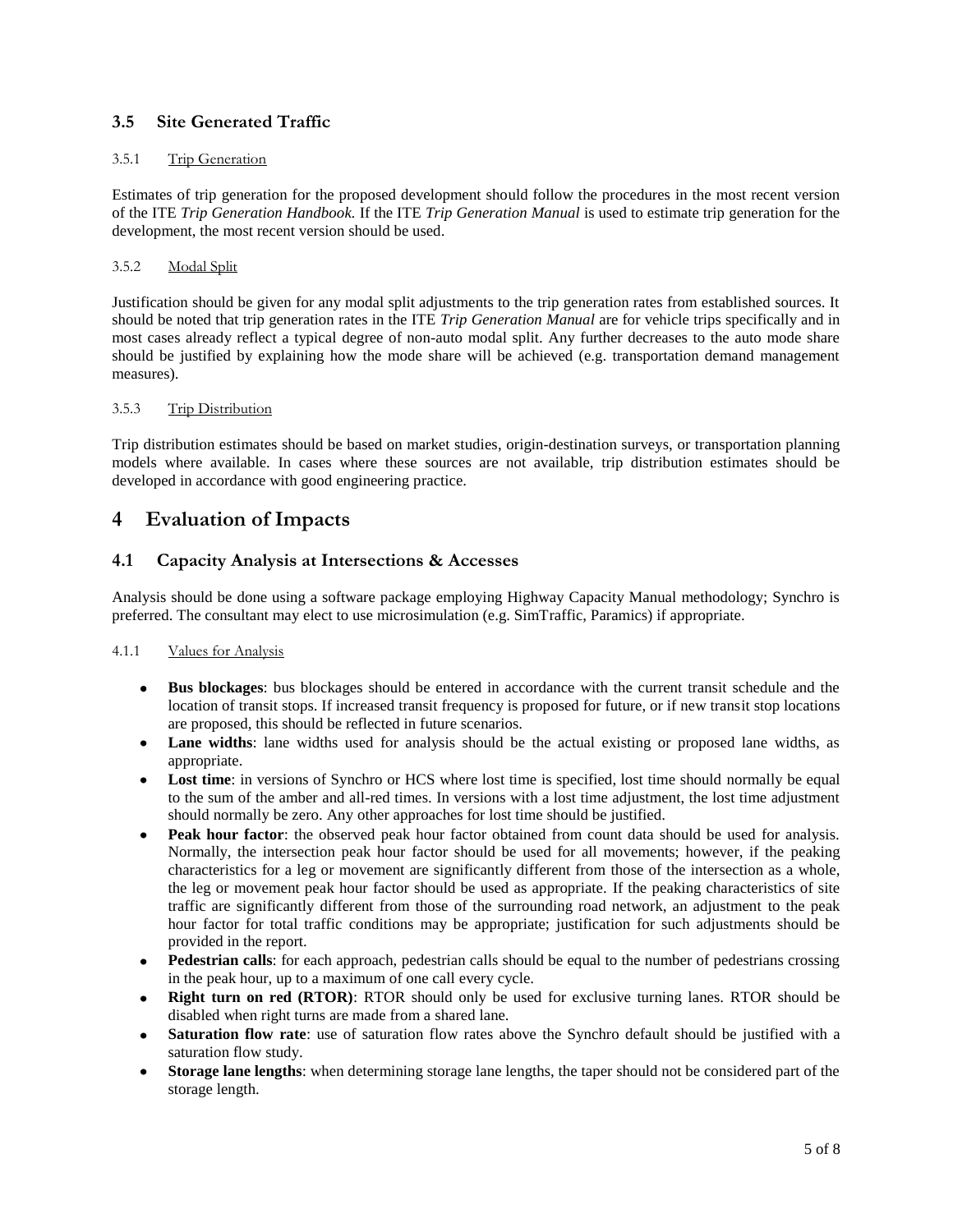$\bullet$ **Truck Percentage**: the observed truck / heavy vehicle percentage for each movement should be used. If the development will generate a significant number of truck trips, future traffic scenarios should include adjustments to truck percentages to reflect increased truck volumes.

All values not addressed specifically above (e.g. link speed, grade, adjacent parking lanes) should reflect actual conditions, either existing or proposed.

#### 4.1.2 Signal Timings

Existing traffic signal timings should be used for analysis unless unsatisfactory operations will result, in which case any assumed modifications to existing timings should be clearly identified in the report. New or modified signal timings should be in accordance with City of Windsor guidelines; Transportation Planning should be consulted to confirm that proposed timings will be acceptable.

The City of Windsor's philosophy is to coordinate the signal timings along roadways, including crossing arterials. Proposed changes to signal timings (or proposed new signals) at one intersection along an arterial should take into account the need for coordination along the corridor as a whole, as well as the need to provide a high level of capacity and good arterial level of service along the corridor.

## **4.2 Acceptable vs. Unacceptable Conditions**

Criteria for acceptable vs. unacceptable conditions may vary depending on factors such as:

- Surrounding environment (e.g. urban core vs. suburban/rural fringe)
- Availability of non-auto modes to access the site
- Existing deficiencies in the study area
- For temporary conditions, the duration of an impact

Transportation Planning staff should be consulted to determine the appropriate criteria for a given development.

Sight distance deficiencies shall be considered unacceptable in all cases regardless of duration.

## **4.3 Traffic Calming**

For new residential subdivisions, the report should identify how the City of Windsor Traffic Calming Policy requirements for new developments will be met.

#### **4.4 Non-Auto Modes**

The report should provide a discussion of impacts to non-auto modes, including identifying pedestrian and cyclist connections to the surrounding network and pedestrian and cyclist linkages between the site and transit stops. Discussion should be provided with respect to the Windsor Bicycle Use Master Plan (BUMP) as it relates to the development (for instance, by confirming that proposed connections in a new subdivision adhere to their classifications in the BUMP).

#### **4.5 Safety Analysis**

#### 4.5.1 Sight Distance

A sight distance review should be carried out for any new accesses and for any existing accesses where a sight distance deficiency has been identified. Turning and stopping sight distance requirements in the Transportation Association of Canada *Geometric Design Manual* should be used for evaluation.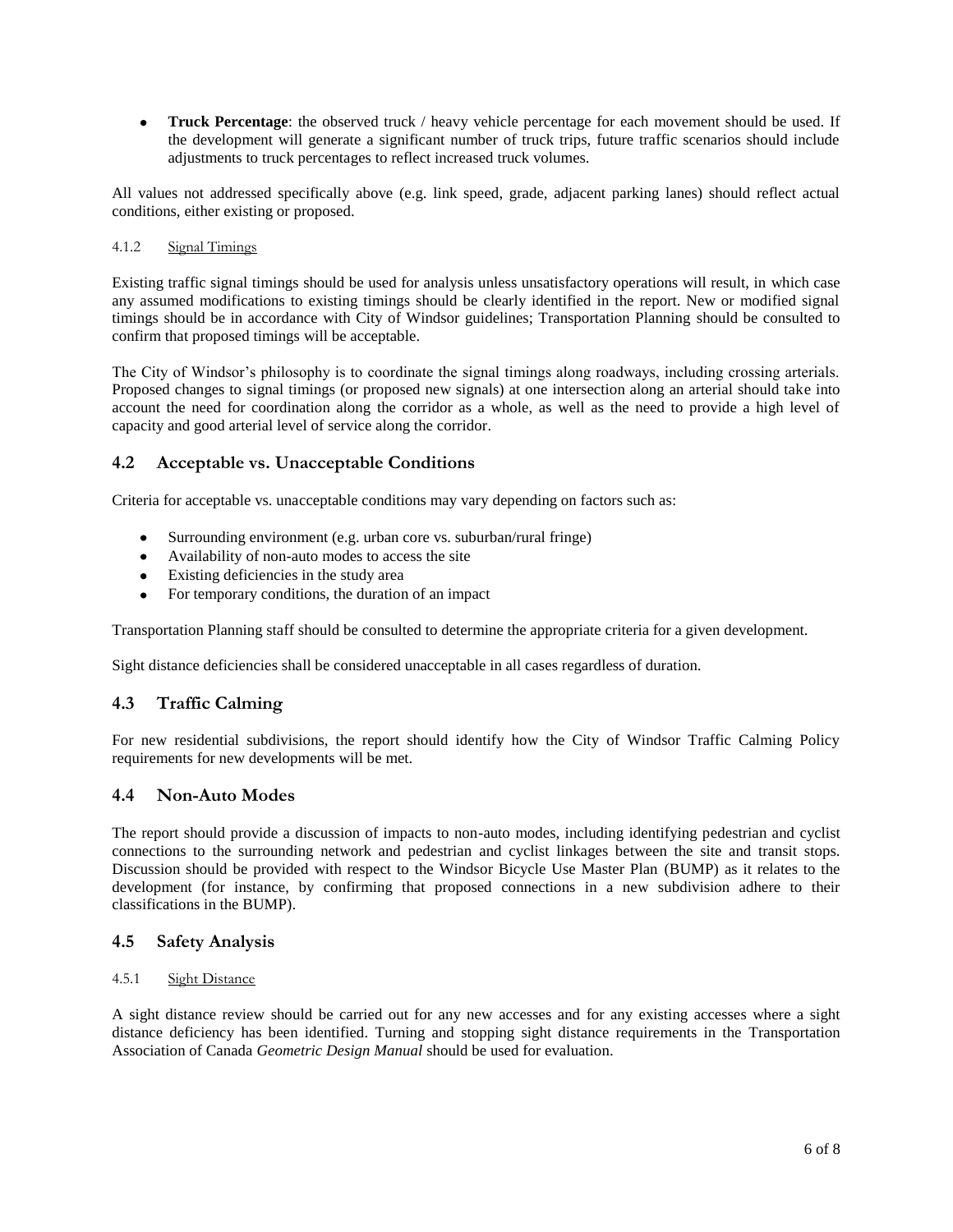## 4.5.2 Collision Review

If the proposed development has the potential to impact a high collision location, a collision review may be required, including a forecast of the effect that the proposed development will have on collisions in the study area. Transportation Planning staff should be consulted to determine whether any high collision locations have been identified in the study area.

## **4.6 Warrants**

When determining the need for off-site modifications, warrants that have been established or adopted by the City of Windsor should be used as applicable, such as:

- All-way stops: City of Windsor all-way stop warrant  $\bullet$
- Intersection signalization: Ontario Traffic Manual Book 12 Signals (note: the City of Windsor does not  $\bullet$ use the 4-hour warrant as justification for signals)
- $\bullet$ Traffic calming: City of Windsor traffic calming policy

The list above is not exhaustive and the applicable warrants may change from time to time. If needed, Transportation Planning staff can be consulted for guidance as to what warrants are currently in effect.

For the following items, the warrants given in the most recent version of the Ontario Ministry of Transportation *Geometric Design Standards for Ontario Highways* have not been officially adopted by the City of Windsor, but are considered by City staff to reflect good professional practice:

- $\bullet$ Right turn storage lanes
- Left turn storage lanes
- Acceleration and deceleration lanes/tapers  $\bullet$

For off-site modifications relating to items under the jurisdiction of other agencies (e.g. railway crossings or provincial highways), these agencies should be consulted as necessary for their applicable warrants and standards.

It should be noted that the meeting of a warrant does not guarantee that a particular off-site modification will be constructed at a particular time or at all. When (or whether) changes to the transportation network may made can be dictated by factors such as budget, coordination with other works, prioritization against other projects, available land, compatibility with other planned changes, community needs, and other concerns.

## **5 Parking**

Typically, the adequacy of parking supply is not analyzed as part of a TIS unless the applicant has proposed a variance from the parking requirement in the zoning by-law. If the need for a parking study has been identified (either by the consultant or by City staff), this can be documented as part of the TIS report or provided as a separate document.

# **6 Documentation**

A traffic impact study report should include at least the following information:

- Professional details
	- $\circ$  Name(s) of the report author(s)
	- $\circ$  Name, seal and signature of the person(s) taking professional responsibility for the report contents
- Development characteristics  $\bullet$ 
	- $\circ$  Precise location identification (municipal address if available, or lot & concession)
	- o Proposed land use type(s)